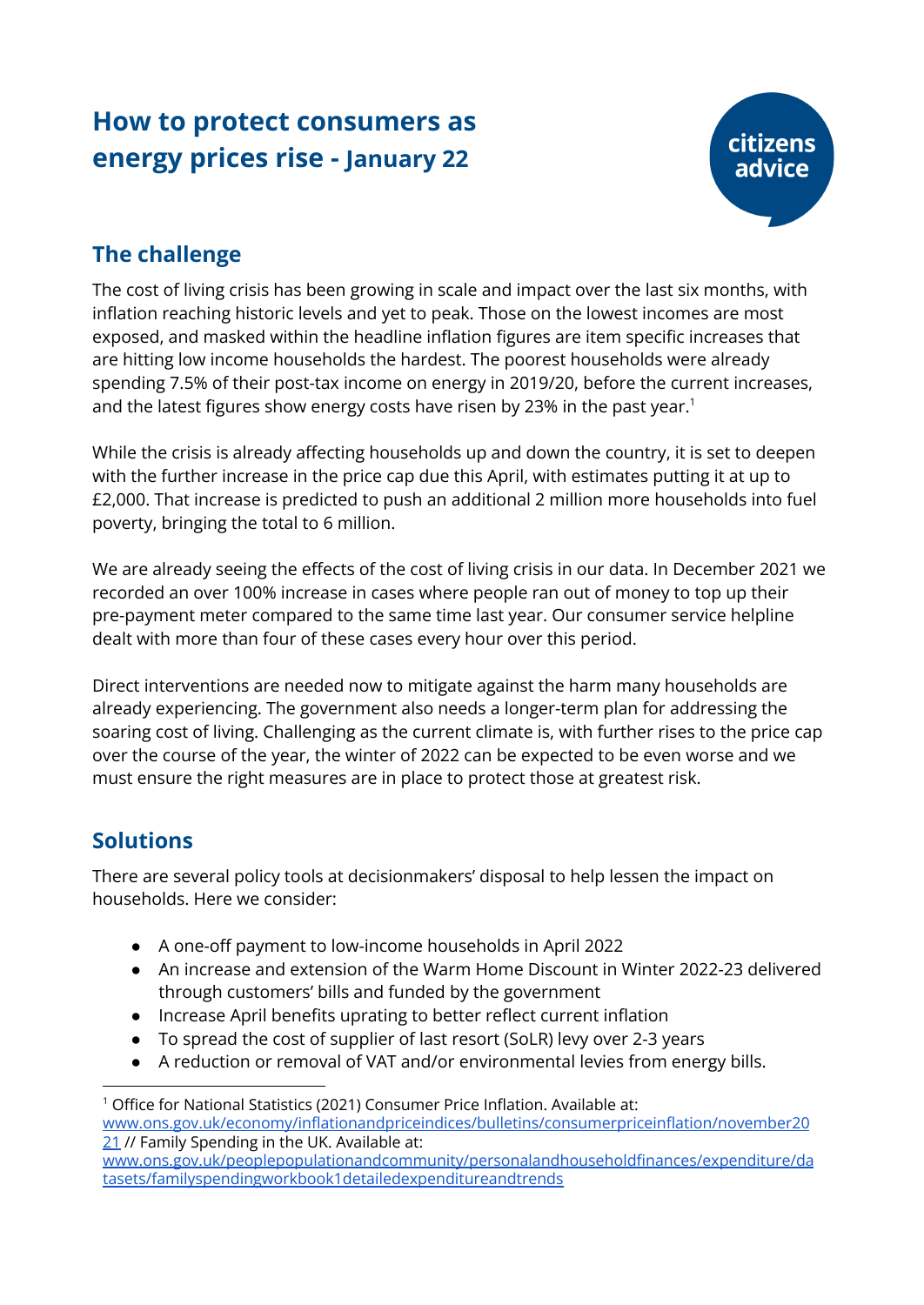We are recommending four steps to deal with the challenge over the coming year. The first is to make a one-off payment to all low-income households in receipt of Universal Credit, legacy benefits and Pension Credit to help meet the challenges these households face at this moment.

We then propose reaching an agreement that enables the spreading of the SoLR levy over the next 2-3 years to offer some stabilisation to the energy sector and provide some immediate breathing space to consider further market reforms.

Thirdly, inflation has risen sharply since the September figure for CPI that the Government will draw on for the 2022-2023 benefit uprating. It will have risen by over three times as much as it did from September 2019-2020 (the 2021 uplift figure) from September to November 2021 alone. The government should base the uprating figure on the latest available figures - either the Bank of England forecast rate or the March 2022 rate - to ensure those on the lowest incomes aren't left financially adrift as inflation continues to rise.

Finally, we need to recognise that this crisis will stretch through to next winter and start now on developing solutions. By increasing and extending the Warm Home Discount we can have the provision in place that will protect the lowest income households from the worst excesses of the coming price increases.

#### **Targeted support**

In April 2022, when a further 2 million households face being pulled into fuel poverty, support should be targeted to low-income households via an **'Energy Support Grant'** delivered through the benefits system. Winter Fuel Payments are already paid on an automatic basis to pensioners each year and provide a much needed extra £200-300 to help with winter heating costs. An equivalent one-off payment to all Universal Credit (and legacy benefit) claimants in April 2022, together with an additional payment to low-income retired households in receipt of Pension Credit, would put money in the pockets of those that need it most. It also has the advantage of being quicker and administratively simpler than any extension of the Household Support Fund.

Additionally, **temporarily extending the Warm Home Discount** would channel money directly to those that need it most, enabling them to heat their homes in Winter 2022, when prices are due to soar further. We think three main changes are needed:

- An increase in the value of the discount to reduce the impact of price rises on recipients in 2022/23. The level should be based on the most up to date government modelling of future price rises.
- An expansion in the number of households who receive the Warm Home Discount, to make sure more households at risk of fuel poverty are supported in 2022/23 - in addition to existing plans to expand eligibility to 1 million more low-income households in Winter 2022/23.
- An increase to the part of the scheme that allows energy companies to provide extra financial assistance to people they identify in need of support. More money in this